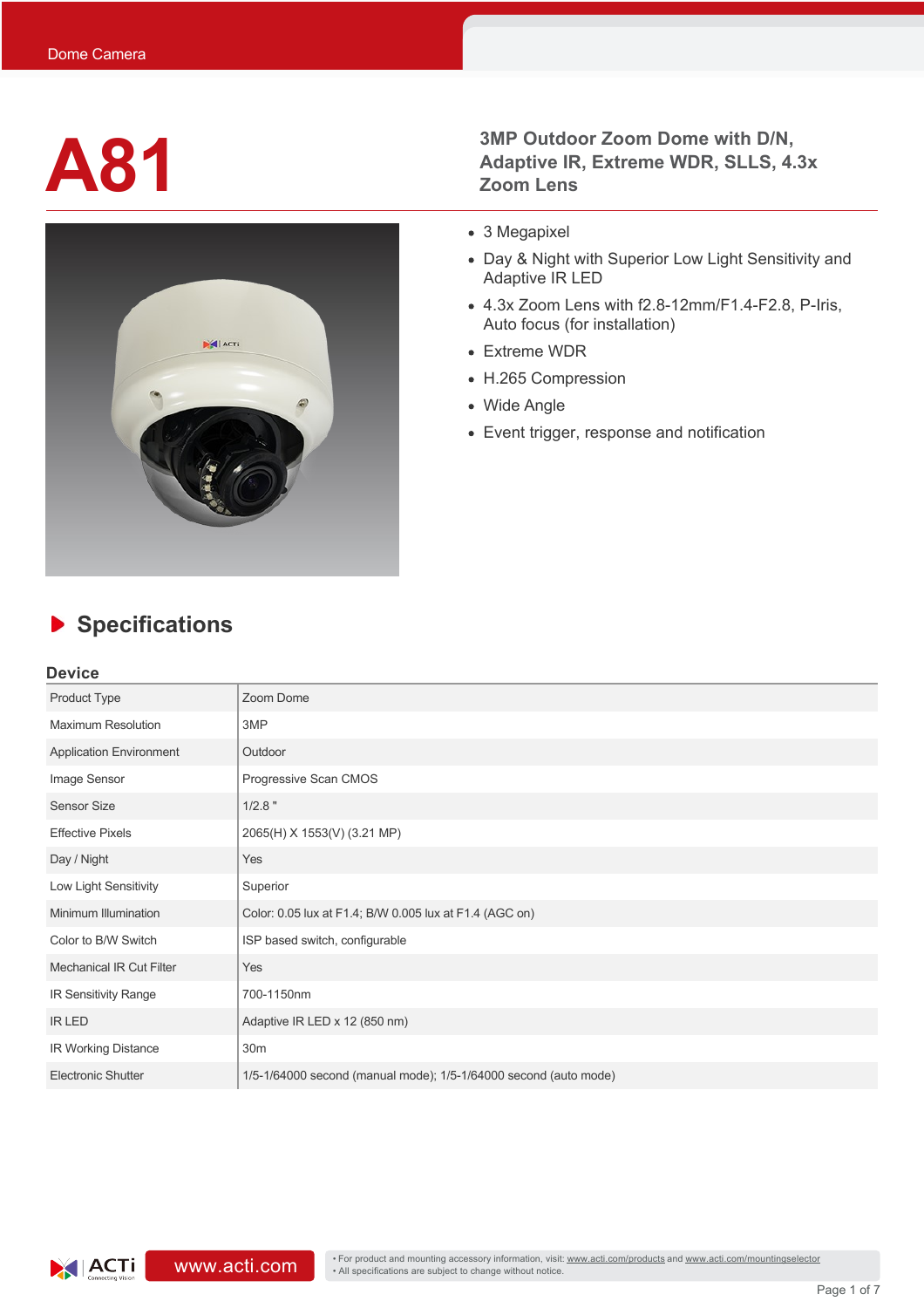| Dome Camera                          |                                                                                                                                                                                                                                                                                                                                                                                                                                                                                             |  |  |
|--------------------------------------|---------------------------------------------------------------------------------------------------------------------------------------------------------------------------------------------------------------------------------------------------------------------------------------------------------------------------------------------------------------------------------------------------------------------------------------------------------------------------------------------|--|--|
| Horizontal Resolution (TV Lines)     | 1300 TVL                                                                                                                                                                                                                                                                                                                                                                                                                                                                                    |  |  |
| S/N Ratio                            | 56 dB                                                                                                                                                                                                                                                                                                                                                                                                                                                                                       |  |  |
| Lens                                 |                                                                                                                                                                                                                                                                                                                                                                                                                                                                                             |  |  |
| Focal Length                         | Zoom, f2.8-12mm                                                                                                                                                                                                                                                                                                                                                                                                                                                                             |  |  |
| Aperture                             | F1.4-F2.8                                                                                                                                                                                                                                                                                                                                                                                                                                                                                   |  |  |
| Zoom Ratio                           | 4.3x optical                                                                                                                                                                                                                                                                                                                                                                                                                                                                                |  |  |
| Zoom Application                     | Camera Installation                                                                                                                                                                                                                                                                                                                                                                                                                                                                         |  |  |
| Iris                                 | P-Iris                                                                                                                                                                                                                                                                                                                                                                                                                                                                                      |  |  |
| Focus                                | Auto focus                                                                                                                                                                                                                                                                                                                                                                                                                                                                                  |  |  |
| Lens Mount                           | Board mount                                                                                                                                                                                                                                                                                                                                                                                                                                                                                 |  |  |
| <b>Horizontal Viewing Angle</b>      | $90.6^{\circ}$ - 32.7°                                                                                                                                                                                                                                                                                                                                                                                                                                                                      |  |  |
| Vertical Viewing Angle               | $67.6^{\circ}$ - 24.2 $^{\circ}$                                                                                                                                                                                                                                                                                                                                                                                                                                                            |  |  |
| Viewing Angle Adjustment             | Pan: -135°-135°, Tilt: 0°-90°, Rotation: -90°-90°                                                                                                                                                                                                                                                                                                                                                                                                                                           |  |  |
| <b>PTZ</b>                           |                                                                                                                                                                                                                                                                                                                                                                                                                                                                                             |  |  |
| Pan, Tilt or Zoom protocol           | Pelco-D, Pelco-P, ACTi URL command                                                                                                                                                                                                                                                                                                                                                                                                                                                          |  |  |
| <b>Video</b>                         |                                                                                                                                                                                                                                                                                                                                                                                                                                                                                             |  |  |
| Compression                          | H.265, H.264 (Baseline/ Main/ High profile), MJPEG                                                                                                                                                                                                                                                                                                                                                                                                                                          |  |  |
| Maximum Frame Rate vs.<br>Resolution | 30 fps at 2048 x 1536 30 fps at 1920 x 1080 30 fps at 1280 x 960 30 fps at 1280 x 720 30 fps at 800 x 600 30 fps at<br>720 x 480 30 fps at 640 x 480 30 fps at 320 x 240                                                                                                                                                                                                                                                                                                                    |  |  |
| Multi-Streaming                      | Simultaneous dual streams based on two configurations                                                                                                                                                                                                                                                                                                                                                                                                                                       |  |  |
| <b>Bit Rate</b>                      | 28Kbps - 12Mbps (per stream)                                                                                                                                                                                                                                                                                                                                                                                                                                                                |  |  |
| <b>Bit Rate Mode</b>                 | Constant, Variable                                                                                                                                                                                                                                                                                                                                                                                                                                                                          |  |  |
| Wide Dynamic Range                   | Extreme WDR (142 dB)                                                                                                                                                                                                                                                                                                                                                                                                                                                                        |  |  |
| Image Enhancement                    | White Balance, Brightness, Contrast, Sharpness, Automatic gain control, Flickerless, Digital Image Stabilizer (DIS,<br>EIS), Defogging                                                                                                                                                                                                                                                                                                                                                      |  |  |
| <b>Digital Noise Reduction</b>       | $2D + 3D$ DNR                                                                                                                                                                                                                                                                                                                                                                                                                                                                               |  |  |
| <b>Privacy Mask</b>                  | 4 configurable regions                                                                                                                                                                                                                                                                                                                                                                                                                                                                      |  |  |
| <b>Text Overlay</b>                  | Yes                                                                                                                                                                                                                                                                                                                                                                                                                                                                                         |  |  |
| On-Screen Graphics                   | Yes                                                                                                                                                                                                                                                                                                                                                                                                                                                                                         |  |  |
| <b>Built-in Analytics</b>            | <b>Tampering Detection</b>                                                                                                                                                                                                                                                                                                                                                                                                                                                                  |  |  |
| Server-based Analytics               | Object Line Counting, People Counting, Face Detection, Object Based Motion Detection, Tamper, Object Line<br>Crossing Detection, Object Enter Area Detection, Missing Object Detection, Unattended Object Detection, Smoke<br>Detection, Heat Map, Dwell Time, Direction Detection, Automatic License Plate Recognition, People Queue Detection,<br>(Require PC-based or standalone IVS or ALPR Server. Contact ACTi support for recommendations on how to<br>maximize analytical accuracy) |  |  |
| Image Orientation                    | Mirror, Flip, Rotation (Corridor mode)                                                                                                                                                                                                                                                                                                                                                                                                                                                      |  |  |
| <b>Audio</b>                         |                                                                                                                                                                                                                                                                                                                                                                                                                                                                                             |  |  |
| Audio Type                           | 2-way, Mic-in, Line-in, Line-out                                                                                                                                                                                                                                                                                                                                                                                                                                                            |  |  |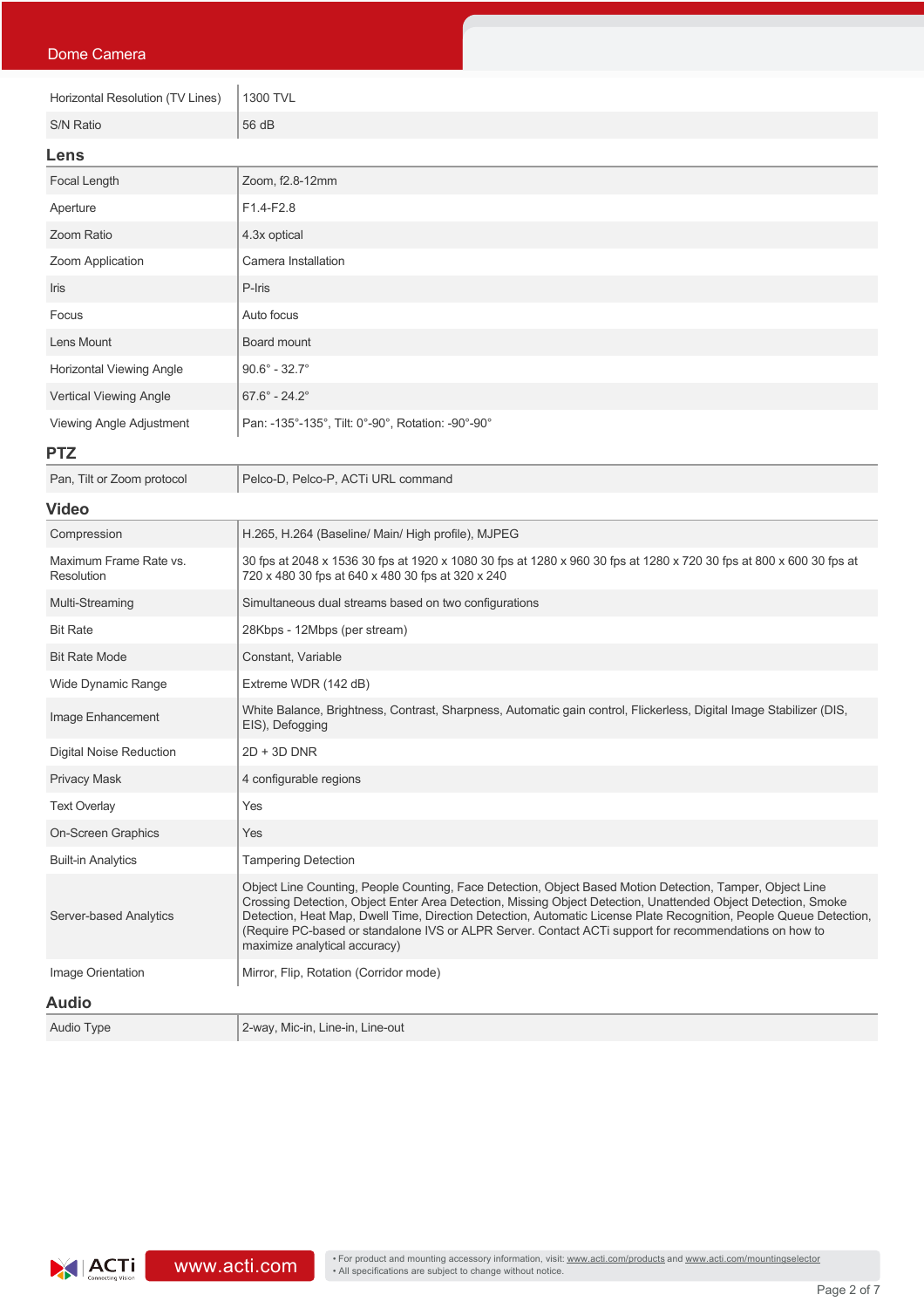### Dome Camera

| Audio Compression          | 8 kHz. Mono. G.711                                                                                                                                                                                                                                                                            |  |  |  |
|----------------------------|-----------------------------------------------------------------------------------------------------------------------------------------------------------------------------------------------------------------------------------------------------------------------------------------------|--|--|--|
| <b>Network</b>             |                                                                                                                                                                                                                                                                                               |  |  |  |
| Network Protocol & Service | IPv4/v6, TCP, UDP, DHCP, PPPoE, HTTP, HTTPS, DNS, DDNS, NTP, RTP, RTSP, RTCP, SMTP, FTP, IGMP, ICMP,<br>ARP, Bonjour, UPnP, QoS, SNMP                                                                                                                                                         |  |  |  |
| <b>Ethernet Port</b>       | 1 x RJ-45 connector                                                                                                                                                                                                                                                                           |  |  |  |
| Security                   | IP address filtering, HTTPS encryption, Password protected user level, Anonymous login                                                                                                                                                                                                        |  |  |  |
| Event                      |                                                                                                                                                                                                                                                                                               |  |  |  |
| <b>Event Trigger</b>       | Video motion detection (3 regions), External device through digital input, Sound detection, Tampering detection, Video<br>streams loss                                                                                                                                                        |  |  |  |
| Event Response             | Notify control center, Change camera settings, Command other devices, E-mail notification with snapshots, Play the<br>audio file, Push notification to mobile device, Save video to local storage, Upload video or snapshot to FTP server,<br>Activate external device through digital output |  |  |  |

## **Integration**

| <b>Unified Solution</b> | Fully compatible with ACTi software             |
|-------------------------|-------------------------------------------------|
| <b>GPS Position</b>     | Manual setting                                  |
| <b>ONVIF Compliant</b>  | Yes, Profile S, Profile G, Profile T, Profile Q |
| Web Browser             | <b>IE 11</b>                                    |
| Auto Firmware Upgrade   | Yes                                             |

### **Interface**

| Audio Interface         | <b>Terminal block</b>                                                  |
|-------------------------|------------------------------------------------------------------------|
| Analog Video Output     | 1 x CVBS, Terminal block, for installation only                        |
| Local Storage           | MicroSDHC, MicroSDXC Memory Card Slot (card not included, up to 128GB) |
| Digital Input/Output    | 1/1 (Terminal block), DC Output Voltage: 5V                            |
| <b>Operating Button</b> | <b>Reset Button</b>                                                    |

### **General**

| <b>Power Source</b>          | DC 12V, PoE Class 3 (IEEE802.3af)                                                   |  |
|------------------------------|-------------------------------------------------------------------------------------|--|
| Power Consumption            | 10 W (PoE)                                                                          |  |
| Weight                       | 889g (1.96lb)                                                                       |  |
| <b>Dimensions</b>            | (Ø x H): 139.95mm x 131.17mm (5.5" x 5.2")                                          |  |
| <b>Environmental Casing</b>  | Weatherproof (IP66), Vandal proof (IK10)                                            |  |
| Mount Type                   | Surface, Pendant, Wall Mount                                                        |  |
| <b>Starting Temperature</b>  | $-20^{\circ}$ C ~ 50 $^{\circ}$ C (-4 $^{\circ}$ F ~ 122 $^{\circ}$ F)              |  |
| <b>Operating Temperature</b> | $-40^{\circ}$ C ~ 50 $^{\circ}$ C (-40 $^{\circ}$ F ~ 122 $^{\circ}$ F)             |  |
| <b>Operating Humidity</b>    | 20% - 80% RH                                                                        |  |
| Approvals                    | CE Class A, FCC Class A, EAC, IP66, NEMA 4X, IK10                                   |  |
| Real-time Clock (RTC)        | <b>No</b>                                                                           |  |
| Warranty                     | 3 Year(s). For extended warranty offering, see http://www.acti.com/support/warranty |  |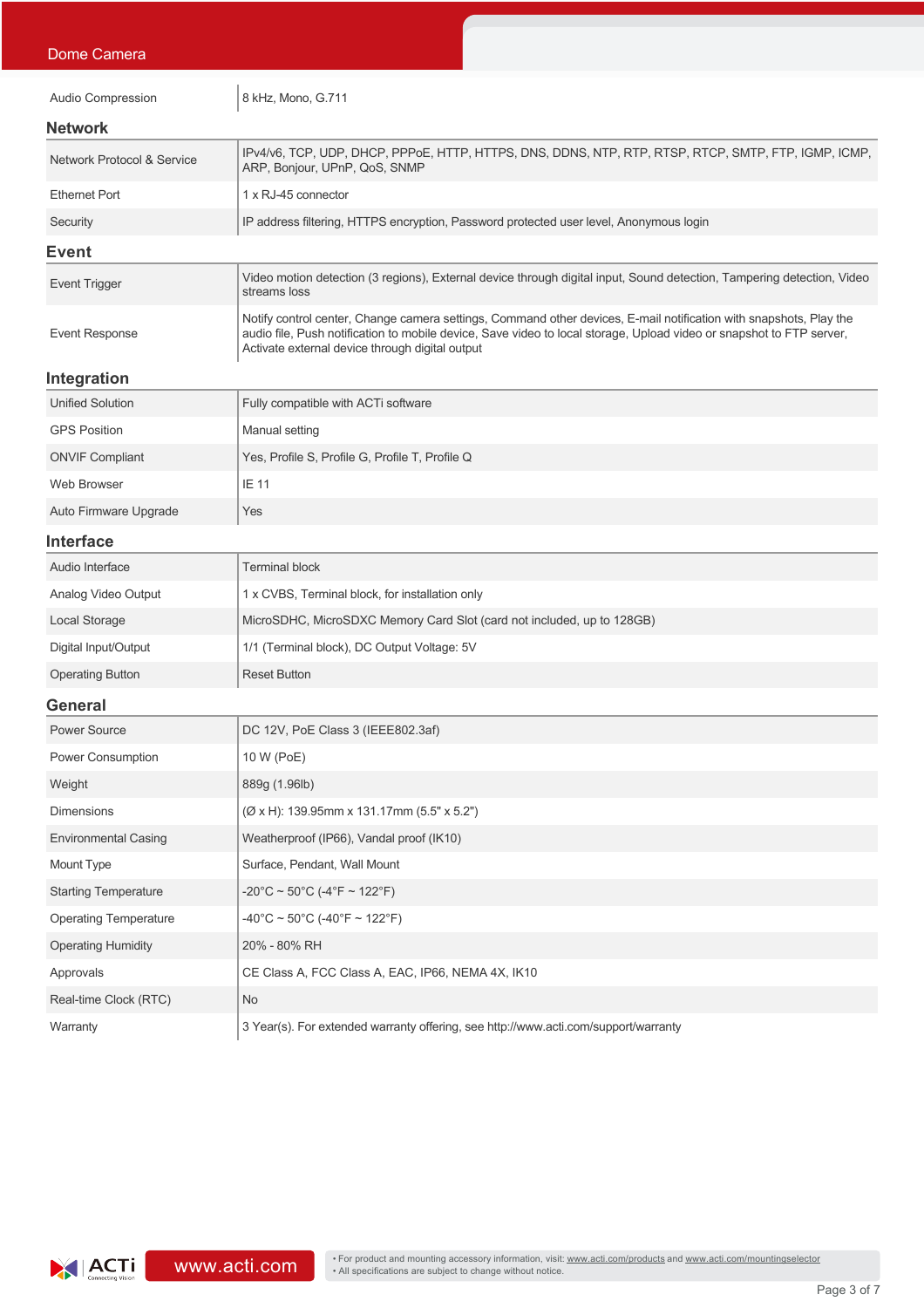# **Photo Indication**





**Dimension Diagram**





 $|ACTi|$ 

• For product and mounting accessory information, visit: www.acti.com/products and www.acti.com/mountingselector<br>• All specifications are subject to change without notice.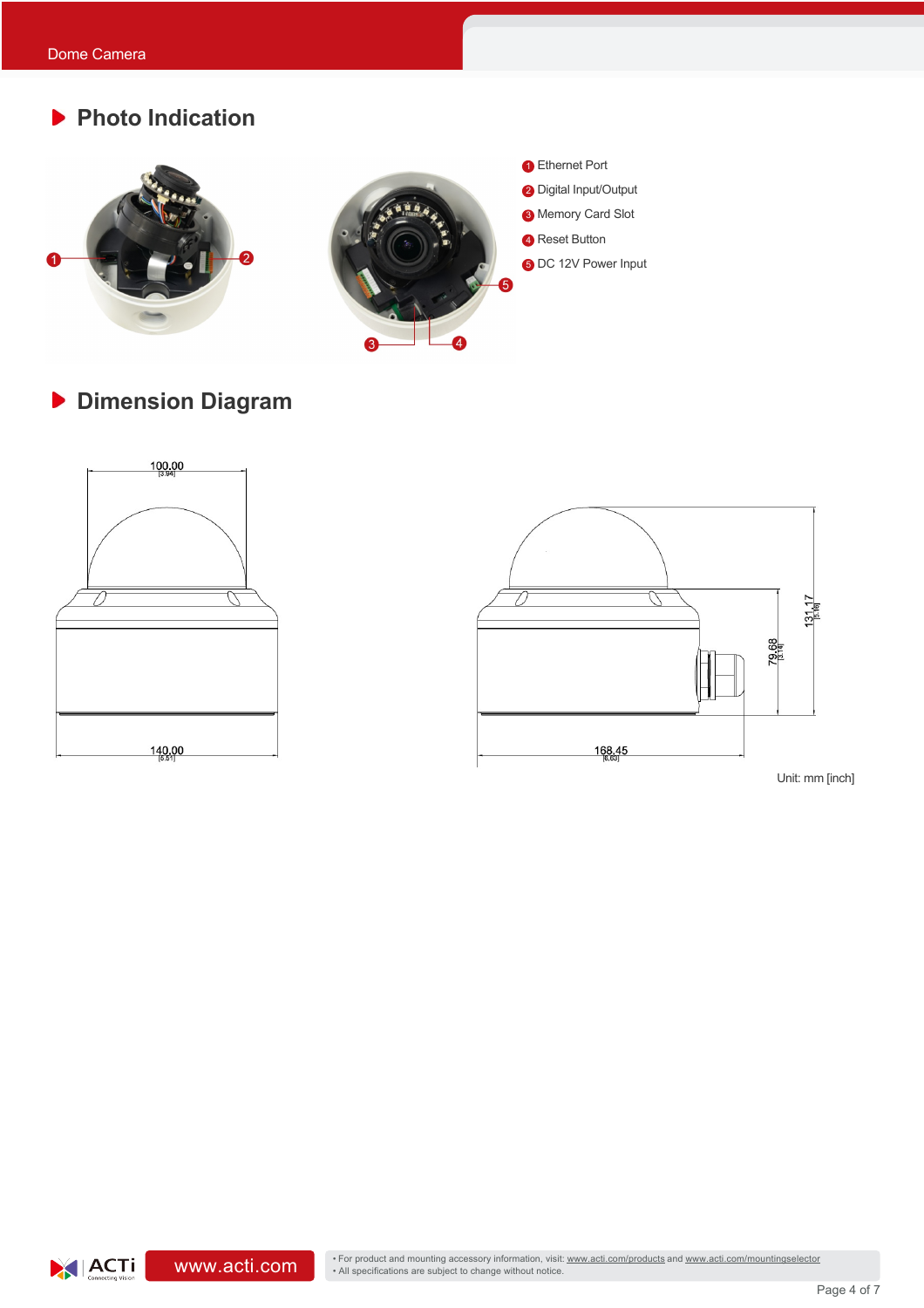# **Related Products**

### **Mounting Accessories - Camera Mount**

| <b>PMAX-0102</b> |           | <b>Straight Tube</b>                                                                                                                                |
|------------------|-----------|-----------------------------------------------------------------------------------------------------------------------------------------------------|
| PMAX-0103        |           | Straight Tube with Bracket                                                                                                                          |
| <b>PMAX-0104</b> |           | <b>Extension Tube</b>                                                                                                                               |
| PMAX-0113        |           | Pendant Mount (for A8x, except A88)                                                                                                                 |
| PMAX-0114        |           | Mount Kit for Dome Cameras (for A8x, except A88)                                                                                                    |
| PMAX-0302        |           | Gooseneck with Bracket                                                                                                                              |
| <b>PMAX-0303</b> |           | Gooseneck                                                                                                                                           |
| PMAX-0321        |           | Heavy Duty Wall Mount for Outdoor Domes (for A8x, Z83, Z84, except A88)                                                                             |
| PMAX-0333        |           | Wall Mount (for A8x, except A88)                                                                                                                    |
| <b>PMAX-0402</b> |           | Corner Mount                                                                                                                                        |
| <b>PMAX-0503</b> |           | Pole Mount (for PMAX-0102, PMAX-0312, PMAX-0313, PMAX-0314, PMAX-0702, PMAX-1106, PMAX-<br>1107), supports 5.25" to 8.5" Poles                      |
| <b>PMAX-0505</b> |           | Pole Mount (for B4x, B41x, E44, E45, E46, E48, E44A, E45A, E46A, E41x, I4x, PMAX-0312, PMAX-0313,<br>PMAX-0314, PMAX-0330), supports 2" to 3" Poles |
| <b>PMAX-0511</b> |           | Pole Mount (for A8x), supports 5.25" to 8.5" Poles                                                                                                  |
| PMAX-0702        | $=$ $\pm$ | Junction Box for PTZ and Dome Cameras                                                                                                               |
| <b>PMAX-0704</b> |           | Junction Box (for A4x, B4x, B41x, E44, E45, E46, E48, E44A, E45A, E46A, E41x, I4x, PMAX-0203~PMAX-<br>0205)                                         |
| <b>PMAX-0807</b> |           | Gangbox Converter (for PMAX-0102, PMAX-0312, PMAX-0313, PMAX-0314, PMAX-0321), supports Two-<br>Gang Boxes                                          |
| <b>PMAX-0808</b> |           | Converter Ring, 1.5" NPT for Third-Party Mounting Accessories                                                                                       |
| PMAX-0810        |           | Mount Kit and Converter Ring, 1.5" NPT for Third-Party Mounting Accessories (for A8x, except A88)                                                   |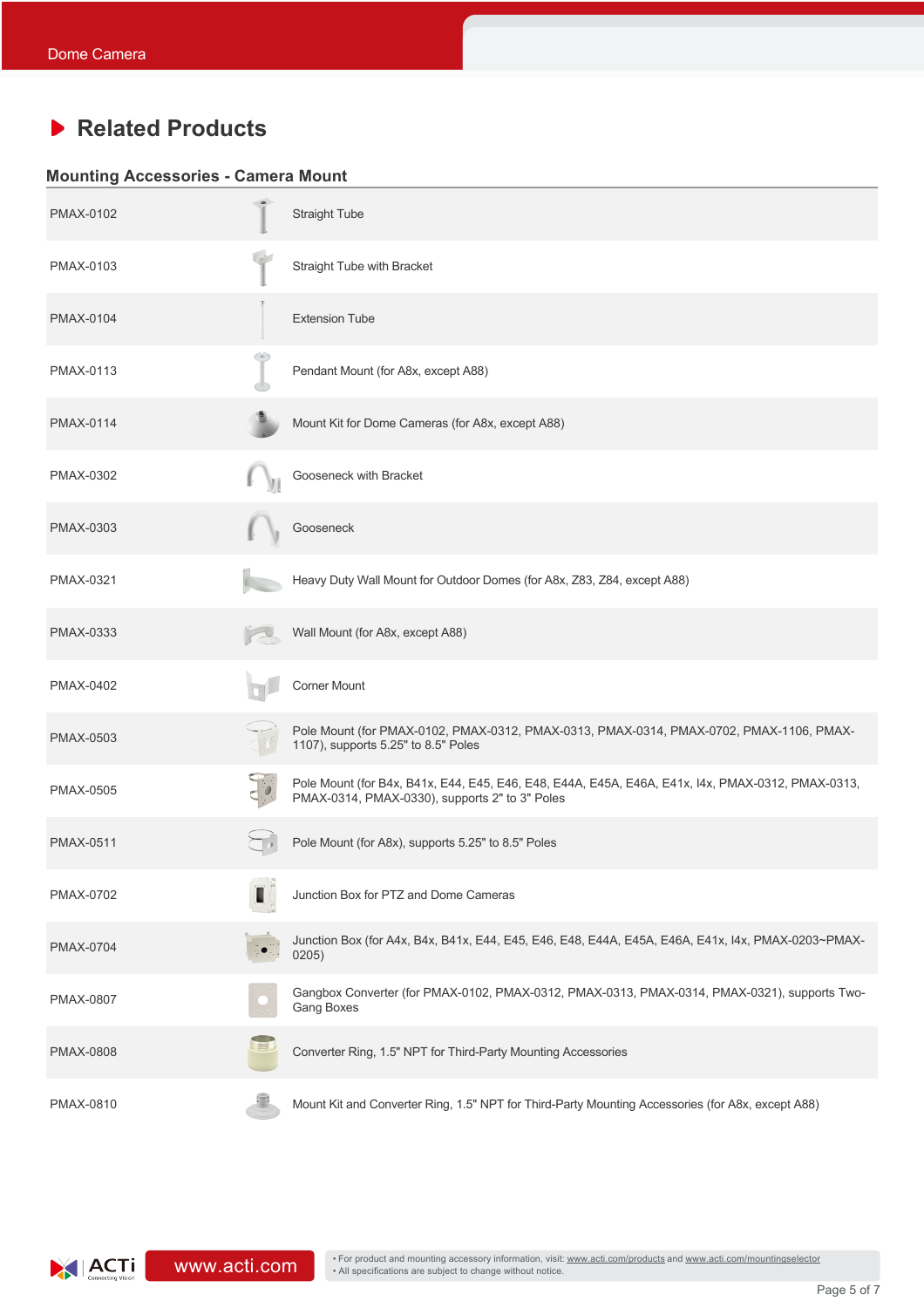| Dome Camera                                            |                |                                                                                                                                                    |
|--------------------------------------------------------|----------------|----------------------------------------------------------------------------------------------------------------------------------------------------|
| PMAX-0813                                              |                | Gang Box Converter (for A8x, except A88), supports Two-Gang Boxes                                                                                  |
| <b>PMAX-1027</b>                                       |                | Flush Mount (for A61, A62, A8x, except A88)                                                                                                        |
|                                                        |                | Note: Some mounting accessories may need additional accessories for installation. Please check www.acti.com/mountingselector for more information. |
| <b>Dome Covers - Transparent Dome Cover</b>            |                |                                                                                                                                                    |
| R701-70009                                             |                | Transparent Dome Cover (for A8x-10A)                                                                                                               |
| <b>Power Supply Accessories - Power Adapter</b>        |                |                                                                                                                                                    |
| PPBX-0011                                              |                | Power Adapter AC 100~240V, with universal connectors for all DC12V powered devices                                                                 |
| <b>Network &amp; Storage Peripherals - Data Switch</b> |                |                                                                                                                                                    |
| PPSW-0102                                              |                | PLANET FGSD-1011HP 8-Port 802.3at PoE Switch (PoE Budget 120W)                                                                                     |
| PPSW-3100                                              |                | PLANET FGSW-1816HPS 16-Port 802.3at PoE Switch (PoE Budget 220W)                                                                                   |
| <b>Extenders - PoE Extender</b>                        |                |                                                                                                                                                    |
| <b>PPEX-0100</b>                                       |                | Veracity OUTREACH Max Power over Ethernet (PoE) Extender                                                                                           |
| <b>Extenders - PoE over Coaxial Extender Kit</b>       |                |                                                                                                                                                    |
| PPOC-0100                                              |                | Planet LRP-101C-KIT Power over Coax Adapter Kit                                                                                                    |
| <b>Audio Devices - Microphone</b>                      |                |                                                                                                                                                    |
| <b>PMIC-0100</b>                                       |                | Active Microphone Omnidirectional for all Cameras with Line-in Audio                                                                               |
| <b>PMIC-0201</b>                                       |                | Passive Microphone Omnidirectional for all Cameras with Mic-In Audio using Cable Wire or Terminal<br>Connector, 2m cable                           |
| <b>Illuminators - IR LED Illuminator</b>               |                |                                                                                                                                                    |
| PLED-0200                                              |                | SPINLUX (SL-A2IRXX10-24CL) IR Illuminator 10° Angle with 120 m approx. range                                                                       |
| <b>PLED-0201</b>                                       |                | SPINLUX (SL-A2IRXX25-24CL) IR Illuminator 25° Angle with 50 m approx. range                                                                        |
| PLED-0202                                              |                | SPINLUX (SL-A2IRXX35-24CL) IR Illuminator 35° Angle with 25 m approx. range                                                                        |
| <b>Other Accessories - Camera Part</b>                 |                |                                                                                                                                                    |
| R707-90004                                             | <b>NI ACTi</b> | DIO / AIO connector for A82                                                                                                                        |